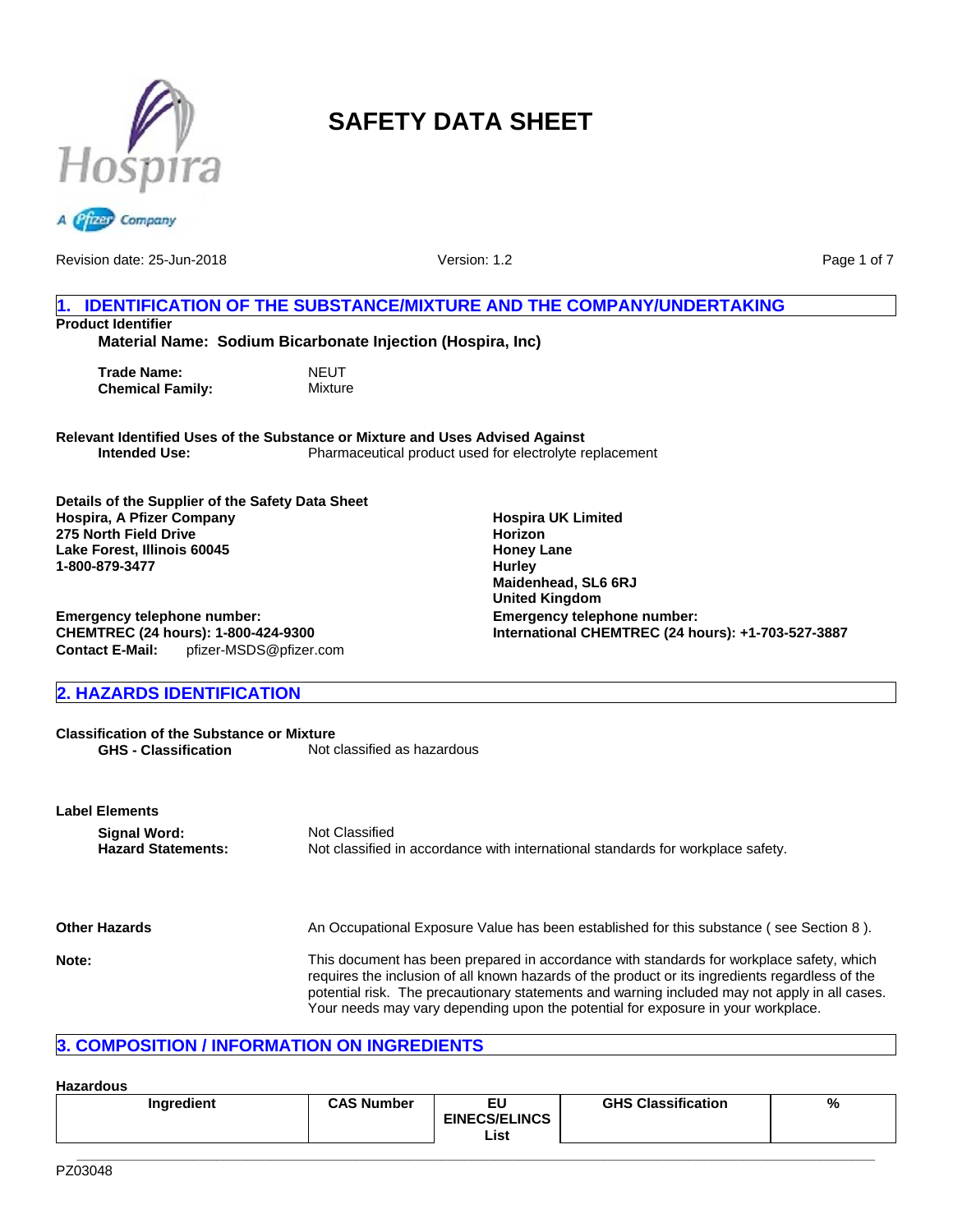## **Revision date: 25-Jun-2018 Material Name: Sodium Bicarbonate Injection (Hospira, Inc)**

| 3. COMPOSITION / INFORMATION ON INGREDIENTS |          |           |            |                       |
|---------------------------------------------|----------|-----------|------------|-----------------------|
| Sodium<br>ı bicarbonate                     | 144-55-8 | 205-633-8 | Not Listed | $\overline{A}$<br>טוי |

**\_\_\_\_\_\_\_\_\_\_\_\_\_\_\_\_\_\_\_\_\_\_\_\_\_\_\_\_\_\_\_\_\_\_\_\_\_\_\_\_\_\_\_\_\_\_\_\_\_\_\_\_\_\_\_\_\_\_\_\_\_\_\_\_\_\_\_\_\_\_\_\_\_\_\_\_\_\_\_\_\_\_\_\_\_\_\_\_\_\_\_\_\_\_\_\_\_\_\_\_\_\_\_**

| Ingredient          | <b>CAS Number</b> | EU<br><b>EINECS/ELINCS</b> | <b>GHS Classification</b> | % |
|---------------------|-------------------|----------------------------|---------------------------|---|
| EDTA, disodium salt | 139-33-3          | List<br>205-358-3          | Not Listed                |   |
| Water for injection | 7732-18-5         | 231-791-2                  | Not Listed                |   |

#### **Additional Information:** \* Proprietary

Ingredient(s) indicated as hazardous have been assessed under standards for workplace safety. In accordance with 29 CFR 1910.1200, the exact percentage composition of this mixture has been withheld as a trade secret.

| <b>4. FIRST AID MEASURES</b> |  |  |
|------------------------------|--|--|
|                              |  |  |

| <b>Description of First Aid Measures</b><br><b>Eve Contact:</b> | If irritation occurs or persists, get medical attention. Flush eyes with water as a precaution                                                                                        |
|-----------------------------------------------------------------|---------------------------------------------------------------------------------------------------------------------------------------------------------------------------------------|
| <b>Skin Contact:</b>                                            | If irritation occurs, wash exposed area with soap and water, remove contaminated clothing and<br>obtain medical assistance.                                                           |
| Ingestion:                                                      | Never give anything by mouth to an unconscious person. Wash out mouth with water. Do not<br>induce vomiting unless directed by medical personnel. Seek medical attention immediately. |
| Inhalation:                                                     | Not an expected route of exposure.                                                                                                                                                    |
| Most Important Symptoms and Effects, Both Acute and Delayed     |                                                                                                                                                                                       |
| <b>Symptoms and Effects of</b><br>Exposure:                     | No data available                                                                                                                                                                     |
| <b>Medical Conditions</b>                                       | None known                                                                                                                                                                            |

**Medical Conditions Aggravated by Exposure:**

**Indication of the Immediate Medical Attention and Special Treatment Needed**

**Notes to Physician:** None

# **5. FIRE FIGHTING MEASURES**

**Extinguishing Media:** Extinguish fires with CO2, extinguishing powder, foam, or water. **Special Hazards Arising from the Substance or Mixture Hazardous Combustion Products:** Formation of toxic gases is possible during heating or fire. May include oxides of carbon sodium **Fire / Explosion Hazards:** Not applicable

## **Advice for Fire-Fighters**

During all firefighting activities, wear appropriate protective equipment, including self-contained breathing apparatus.

## **6. ACCIDENTAL RELEASE MEASURES**

### **Personal Precautions, Protective Equipment and Emergency Procedures**

Personnel involved in clean-up should wear appropriate personal protective equipment (see Section 8). Minimize exposure.

**\_\_\_\_\_\_\_\_\_\_\_\_\_\_\_\_\_\_\_\_\_\_\_\_\_\_\_\_\_\_\_\_\_\_\_\_\_\_\_\_\_\_\_\_\_\_\_\_\_\_\_\_\_\_\_\_\_\_\_\_\_\_\_\_\_\_\_\_\_\_\_\_\_\_\_\_\_\_\_\_\_\_\_\_\_\_\_\_\_\_\_\_\_\_\_\_\_\_\_\_\_\_\_**

#### **Environmental Precautions**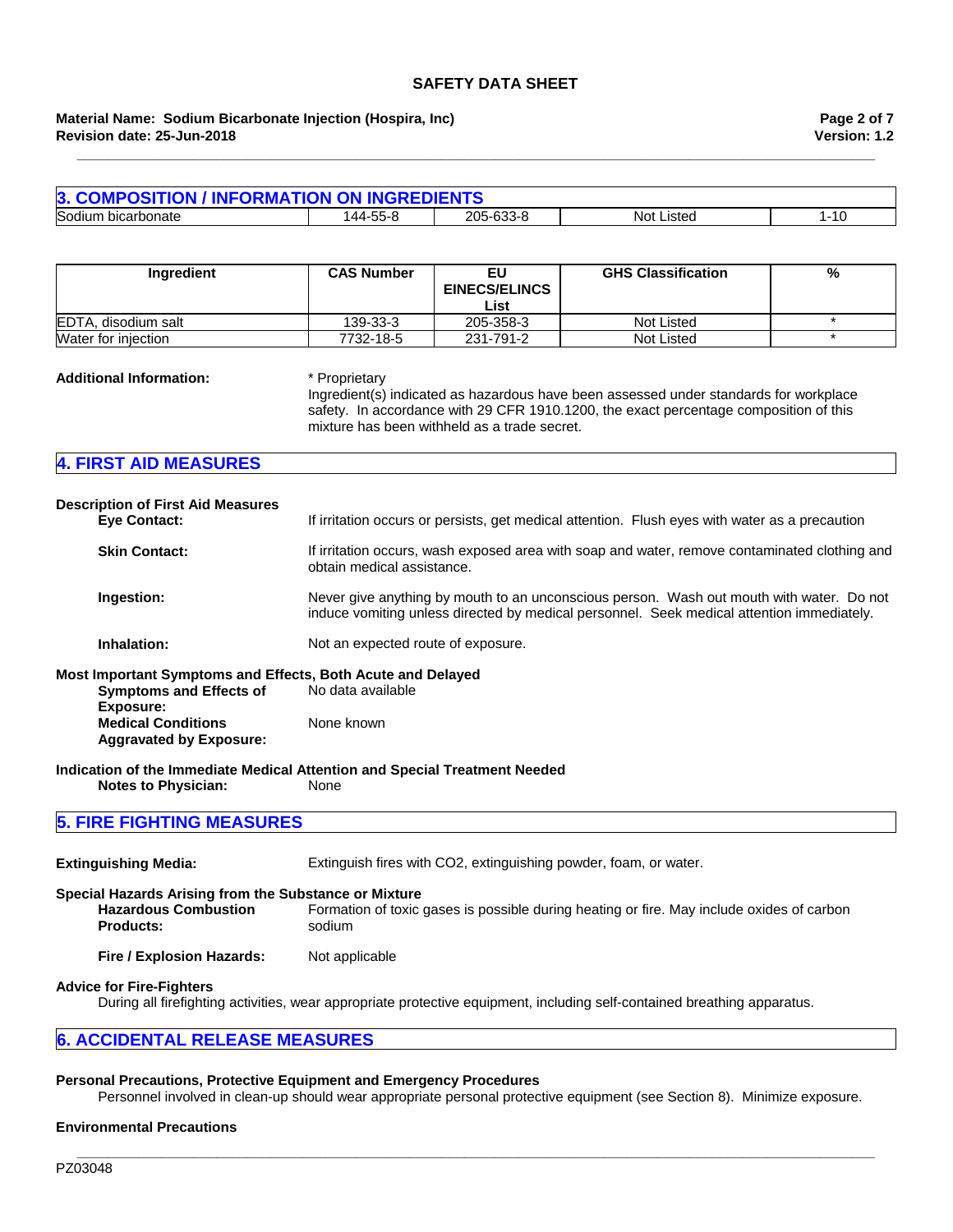## **Revision date: 25-Jun-2018 Material Name: Sodium Bicarbonate Injection (Hospira, Inc)**

Place waste in an appropriately labeled, sealed container for disposal. Care should be taken to avoid environmental release.

**\_\_\_\_\_\_\_\_\_\_\_\_\_\_\_\_\_\_\_\_\_\_\_\_\_\_\_\_\_\_\_\_\_\_\_\_\_\_\_\_\_\_\_\_\_\_\_\_\_\_\_\_\_\_\_\_\_\_\_\_\_\_\_\_\_\_\_\_\_\_\_\_\_\_\_\_\_\_\_\_\_\_\_\_\_\_\_\_\_\_\_\_\_\_\_\_\_\_\_\_\_\_\_**

#### **Methods and Material for Containment and Cleaning Up Measures for Cleaning / Collecting:** Contain the source of spill if it is safe to do so. Collect spill with absorbent material. Clean spill area thoroughly. **Additional Consideration for Large Spills:** Non-essential personnel should be evacuated from affected area. Report emergency situations immediately. Cleanup operations should only be undertaken by trained personnel.

## **7. HANDLING AND STORAGE**

#### **Precautions for Safe Handling**

No special handling requirements for normal use of this material.

| <b>Conditions for Safe Storage, Including any Incompatibilities</b> |                                         |
|---------------------------------------------------------------------|-----------------------------------------|
| <b>Storage Conditions:</b>                                          | Store as directed by product packaging. |
| Specific end use(s):                                                | Pharmaceutical drug product             |

## **8. EXPOSURE CONTROLS / PERSONAL PROTECTION**

#### **Control Parameters**

**Refer to available public information for specific member state Occupational Exposure Limits.**

| Sodium bicarbonate              |                     |
|---------------------------------|---------------------|
| <b>Czech Republic OEL - TWA</b> | 5 ma/m <sup>3</sup> |
| Latvia OEL - TWA                | 5 ma/m <sup>3</sup> |

The purpose of the Occupational Exposure Band (OEB) classification system is to separate substances into different Hazard categories when the available data are sufficient to do so, but inadequate to establish an Occupational Exposure Limit (OEL). The OEB given is based upon an analysis of all currently available data; as such, this value may be subject to revision when new information becomes available.

| Sodium bicarbonate |                                                                                                                              |
|--------------------|------------------------------------------------------------------------------------------------------------------------------|
| Band (OEB):        | <b>Pfizer Occupational Exposure</b> OEB 1 (control exposure to the range of 1000ug/m <sup>3</sup> to 3000ug/m <sup>3</sup> ) |
|                    |                                                                                                                              |

| <b>Exposure Controls</b>                                   |                                                                                                                                                                               |
|------------------------------------------------------------|-------------------------------------------------------------------------------------------------------------------------------------------------------------------------------|
| <b>Engineering Controls:</b><br><b>Personal Protective</b> | Engineering controls should be used as the primary means to control exposures.<br>Refer to applicable national standards and regulations in the selection and use of personal |
| Equipment:                                                 | protective equipment (PPE).                                                                                                                                                   |
| Hands:                                                     | Not required for the normal use of this product.                                                                                                                              |
| Eves:                                                      | Wear safety glasses or goggles if eye contact is possible.                                                                                                                    |
| Skin:                                                      | Not required for the normal use of this product.                                                                                                                              |
| <b>Respiratory protection:</b>                             | None required under normal conditions of use.                                                                                                                                 |

## **9. PHYSICAL AND CHEMICAL PROPERTIES**

| <b>Physical State:</b>     | Liquid             | Color:                   | Colorless          |
|----------------------------|--------------------|--------------------------|--------------------|
| Odor:                      | None               | <b>Odor Threshold:</b>   | No data available. |
| <b>Molecular Formula:</b>  | Mixture            | <b>Molecular Weight:</b> | Mixture            |
| <b>Solvent Solubility:</b> | No data available  |                          |                    |
| <b>Water solubility:</b>   | 7.8 g/100 g @18C   |                          |                    |
| <b>Water Solubility:</b>   | No data available  |                          |                    |
| pH:                        | No data available. |                          |                    |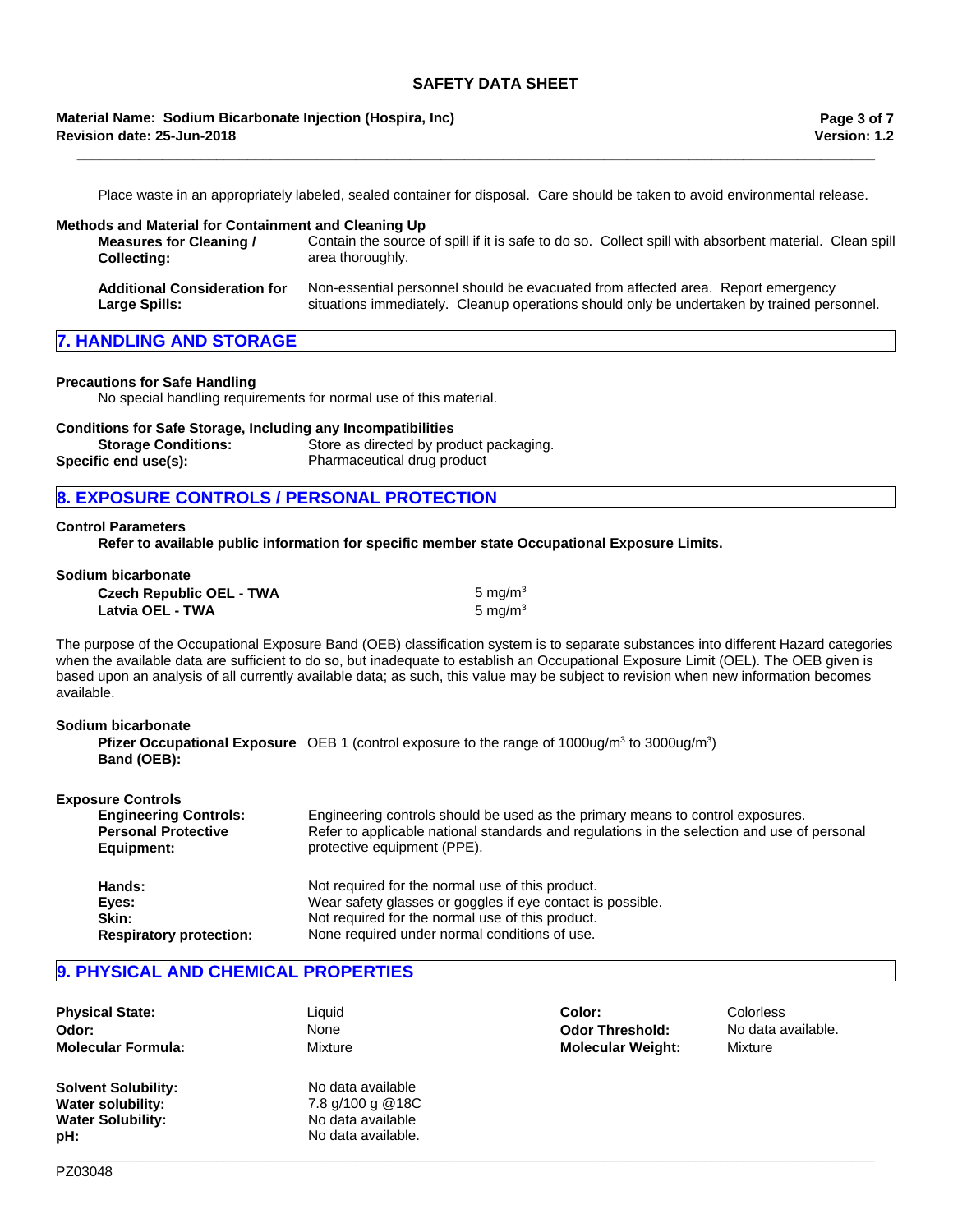**\_\_\_\_\_\_\_\_\_\_\_\_\_\_\_\_\_\_\_\_\_\_\_\_\_\_\_\_\_\_\_\_\_\_\_\_\_\_\_\_\_\_\_\_\_\_\_\_\_\_\_\_\_\_\_\_\_\_\_\_\_\_\_\_\_\_\_\_\_\_\_\_\_\_\_\_\_\_\_\_\_\_\_\_\_\_\_\_\_\_\_\_\_\_\_\_\_\_\_\_\_\_\_**

**Material Name: Sodium Bicarbonate Injection (Hospira, Inc) Revision date: 25-Jun-2018**

# **9. PHYSICAL AND CHEMICAL PROPERTIES**

**Melting/Freezing Point (°C):** No data available<br> **Boiling Point (°C):** No data available. **Boiling Point (°C): Partition Coefficient: (Method, pH, Endpoint, Value) Decomposition Temperature (°C):** No data available. **Evaporation Rate (Gram/s):** No data available **Vapor Pressure (kPa):** No data available **Vapor Density (g/ml):** No data available **Relative Density:** No data available **Viscosity:** No data available **Sodium bicarbonate** No data available **EDTA, disodium salt Water for injection** No data available No data available

**Flammablity:** Autoignition Temperature (Solid) (°C):<br>
Flammability (Solids): No data available **Flammability (Solids):** No data available<br> **Flash Point (Liquid) (°C):** No data available **Flash Point (Liquid) (°C):**<br> **Upper Explosive Limits (Liquid) (% by Vol.):** No data available **Upper Explosive Limits (Liquid) (% by Vol.):** Lower Explosive Limits (Liquid) (% by Vol.): No data available

# **10. STABILITY AND REACTIVITY**

| <b>Reactivity:</b><br><b>Chemical Stability:</b> | No data available<br>Stable                                 |
|--------------------------------------------------|-------------------------------------------------------------|
| <b>Possibility of Hazardous Reactions</b>        |                                                             |
| <b>Oxidizing Properties:</b>                     | No data available                                           |
| <b>Conditions to Avoid:</b>                      | <b>None</b>                                                 |
| Incompatible Materials:                          | As a precautionary measure, keep away from strong oxidizers |
| <b>Hazardous Decomposition</b>                   | No data available                                           |
| <b>Products:</b>                                 |                                                             |

## **11. TOXICOLOGICAL INFORMATION**

| Information on Toxicological Effects<br><b>General Information:</b> | The information included in this section describes the potential hazards of the individual<br>ingredients. |
|---------------------------------------------------------------------|------------------------------------------------------------------------------------------------------------|
| <b>Short Term:</b>                                                  | Minimal eye irritant in experimental animals . May cause slight skin irritation. (based on<br>components). |
| <b>Known Clinical Effects:</b>                                      | Clinical use has resulted in changes in electrolytes and/or blood chemistry changes.                       |

## **Acute Toxicity: (Species, Route, End Point, Dose)**

#### **Sodium bicarbonate**

Rat Oral LD50 4220mg/kg Mouse Oral LD50 3360mg/kg RatInhalationLC50 >900mg/m3

## **EDTA, disodium salt**

Rat Oral LD50 2800mg/kg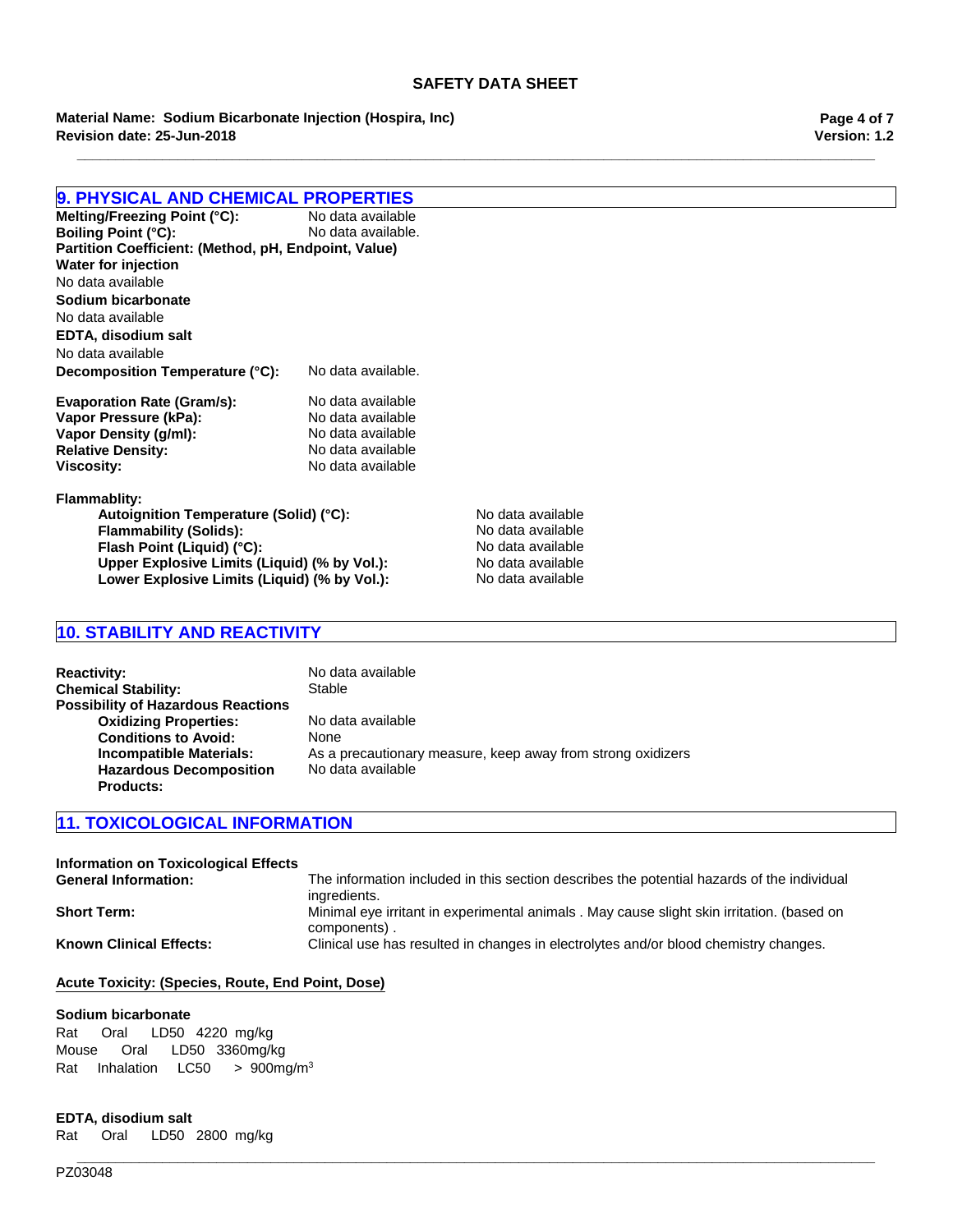**\_\_\_\_\_\_\_\_\_\_\_\_\_\_\_\_\_\_\_\_\_\_\_\_\_\_\_\_\_\_\_\_\_\_\_\_\_\_\_\_\_\_\_\_\_\_\_\_\_\_\_\_\_\_\_\_\_\_\_\_\_\_\_\_\_\_\_\_\_\_\_\_\_\_\_\_\_\_\_\_\_\_\_\_\_\_\_\_\_\_\_\_\_\_\_\_\_\_\_\_\_\_\_**

**Revision date: 25-Jun-2018 Material Name: Sodium Bicarbonate Injection (Hospira, Inc)**

## **Version: 1.2 Page 5 of 7**

| <b>11. TOXICOLOGICAL INFORMATION</b>                                                                                             |                                                                                                                                         |  |
|----------------------------------------------------------------------------------------------------------------------------------|-----------------------------------------------------------------------------------------------------------------------------------------|--|
| <b>Acute Toxicity Comments:</b>                                                                                                  | A greater than symbol (>) indicates that the toxicity endpoint being tested was not achievable<br>at the highest dose used in the test. |  |
| Irritation / Sensitization: (Study Type, Species, Severity)                                                                      |                                                                                                                                         |  |
| Sodium bicarbonate                                                                                                               |                                                                                                                                         |  |
| Eye Irritation<br>Rabbit<br>Minimal                                                                                              |                                                                                                                                         |  |
| Skin Irritation<br>Rabbit<br>Slight                                                                                              |                                                                                                                                         |  |
|                                                                                                                                  |                                                                                                                                         |  |
| EDTA, disodium salt                                                                                                              |                                                                                                                                         |  |
| Rabbit<br>Skin Irritation<br>Non-irritating                                                                                      |                                                                                                                                         |  |
| Rabbit<br>Eye Irritation<br>Slight                                                                                               |                                                                                                                                         |  |
|                                                                                                                                  |                                                                                                                                         |  |
| Repeated Dose Toxicity: (Duration, Species, Route, Dose, End Point, Target Organ)                                                |                                                                                                                                         |  |
| EDTA, disodium salt                                                                                                              |                                                                                                                                         |  |
| Inhalation<br>5 Day(s)<br>Rat<br>30 mg/m <sup>3</sup>                                                                            | <b>LOAEL</b><br>Larynx, Lungs                                                                                                           |  |
| 13 Week(s)<br>Oral, in feed<br>Rat                                                                                               | <b>NOAEL</b><br>500 mg/kg/day<br>Gastrointestinal system                                                                                |  |
|                                                                                                                                  |                                                                                                                                         |  |
|                                                                                                                                  |                                                                                                                                         |  |
| Genetic Toxicity: (Study Type, Cell Type/Organism, Result)                                                                       |                                                                                                                                         |  |
| EDTA, disodium salt                                                                                                              |                                                                                                                                         |  |
| <i>In Vivo</i> Micronucleus<br>Mouse Bone Marrow                                                                                 | Negative                                                                                                                                |  |
|                                                                                                                                  |                                                                                                                                         |  |
| <b>Carcinogen Status:</b>                                                                                                        | None of the components of this formulation are listed as a carcinogen by IARC, NTP or OSHA.                                             |  |
|                                                                                                                                  |                                                                                                                                         |  |
|                                                                                                                                  |                                                                                                                                         |  |
| <b>12. ECOLOGICAL INFORMATION</b>                                                                                                |                                                                                                                                         |  |
|                                                                                                                                  |                                                                                                                                         |  |
| <b>Environmental Overview:</b>                                                                                                   | Releases to the environment should be avoided. No acute toxicity to aquatic organisms is<br>expected                                    |  |
| Toxicity:                                                                                                                        |                                                                                                                                         |  |
| Aquatic Toxicity: (Species, Method, End Point, Duration, Result)                                                                 |                                                                                                                                         |  |
|                                                                                                                                  |                                                                                                                                         |  |
| Sodium bicarbonate                                                                                                               |                                                                                                                                         |  |
| Daphnia magna (Water Flea)<br>EC50<br>48 Hours 2350 mg/L<br>Lepomis macrochirus (Bluegill Sunfish)<br>96 Hours 8250 mg/L<br>LC50 |                                                                                                                                         |  |
| Gambusia affinis (Mosquitofish) LC50<br>96 Hours 7550 mg/L                                                                       |                                                                                                                                         |  |
|                                                                                                                                  |                                                                                                                                         |  |

**\_\_\_\_\_\_\_\_\_\_\_\_\_\_\_\_\_\_\_\_\_\_\_\_\_\_\_\_\_\_\_\_\_\_\_\_\_\_\_\_\_\_\_\_\_\_\_\_\_\_\_\_\_\_\_\_\_\_\_\_\_\_\_\_\_\_\_\_\_\_\_\_\_\_\_\_\_\_\_\_\_\_\_\_\_\_\_\_\_\_\_\_\_\_\_\_\_\_\_\_\_\_\_**

Persistence and Degradability: No data available

**Bio-accumulative Potential:** No data available

**Mobility in Soil:** No data available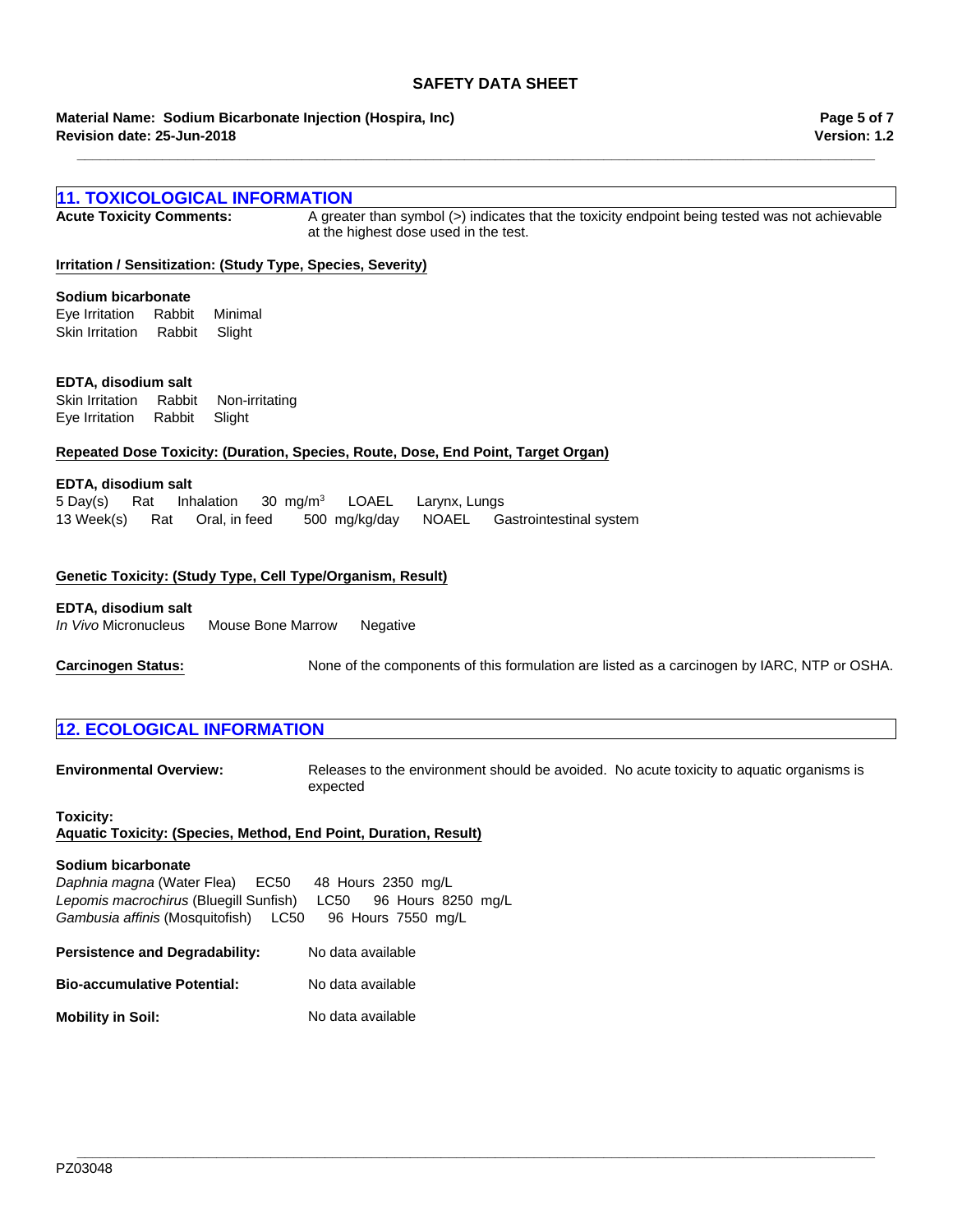**Revision date: 25-Jun-2018 Material Name: Sodium Bicarbonate Injection (Hospira, Inc)** **Version: 1.2 Page 6 of 7**

## **13. DISPOSAL CONSIDERATIONS**

**Waste Treatment Methods:** Dispose of waste in accordance with all applicable laws and regulations. Member State specific and Community specific provisions must be considered. Considering the relevant known environmental and human health hazards of the material, review and implement appropriate technical and procedural waste water and waste disposal measures to prevent occupational exposure and environmental release. It is recommended that waste minimization be practiced. The best available technology should be utilized to prevent environmental releases. This may include destructive techniques for waste and wastewater.

**\_\_\_\_\_\_\_\_\_\_\_\_\_\_\_\_\_\_\_\_\_\_\_\_\_\_\_\_\_\_\_\_\_\_\_\_\_\_\_\_\_\_\_\_\_\_\_\_\_\_\_\_\_\_\_\_\_\_\_\_\_\_\_\_\_\_\_\_\_\_\_\_\_\_\_\_\_\_\_\_\_\_\_\_\_\_\_\_\_\_\_\_\_\_\_\_\_\_\_\_\_\_\_**

**\_\_\_\_\_\_\_\_\_\_\_\_\_\_\_\_\_\_\_\_\_\_\_\_\_\_\_\_\_\_\_\_\_\_\_\_\_\_\_\_\_\_\_\_\_\_\_\_\_\_\_\_\_\_\_\_\_\_\_\_\_\_\_\_\_\_\_\_\_\_\_\_\_\_\_\_\_\_\_\_\_\_\_\_\_\_\_\_\_\_\_\_\_\_\_\_\_\_\_\_\_\_\_**

## **14. TRANSPORT INFORMATION**

**The following refers to all modes of transportation unless specified below.**

Not regulated for transport under USDOT, EUADR, IATA, or IMDG regulations.

## **15. REGULATORY INFORMATION**

**Safety, Health and Environmental Regulations/Legislation Specific for the Substance or Mixture**

| EDTA, disodium salt                                |            |
|----------------------------------------------------|------------|
| <b>CERCLA/SARA 313 Emission reporting</b>          | Not Listed |
| <b>California Proposition 65</b>                   | Not Listed |
| <b>Inventory - United States TSCA - Sect. 8(b)</b> | Present    |
| <b>Australia (AICS):</b>                           | Present    |
| <b>EU EINECS/ELINCS List</b>                       | 205-358-3  |
| <b>Water for injection</b>                         |            |
| <b>CERCLA/SARA 313 Emission reporting</b>          | Not Listed |
| <b>California Proposition 65</b>                   | Not Listed |
| <b>Inventory - United States TSCA - Sect. 8(b)</b> | Present    |
| <b>Australia (AICS):</b>                           | Present    |
| <b>REACH - Annex IV - Exemptions from the</b>      | Present    |
| obligations of Register:                           |            |
| <b>EU EINECS/ELINCS List</b>                       | 231-791-2  |
| Sodium bicarbonate                                 |            |
| <b>CERCLA/SARA 313 Emission reporting</b>          | Not Listed |
| <b>California Proposition 65</b>                   | Not Listed |
| <b>Inventory - United States TSCA - Sect. 8(b)</b> | Present    |
| <b>Australia (AICS):</b>                           | Present    |
| <b>EU EINECS/ELINCS List</b>                       | 205-633-8  |
|                                                    |            |